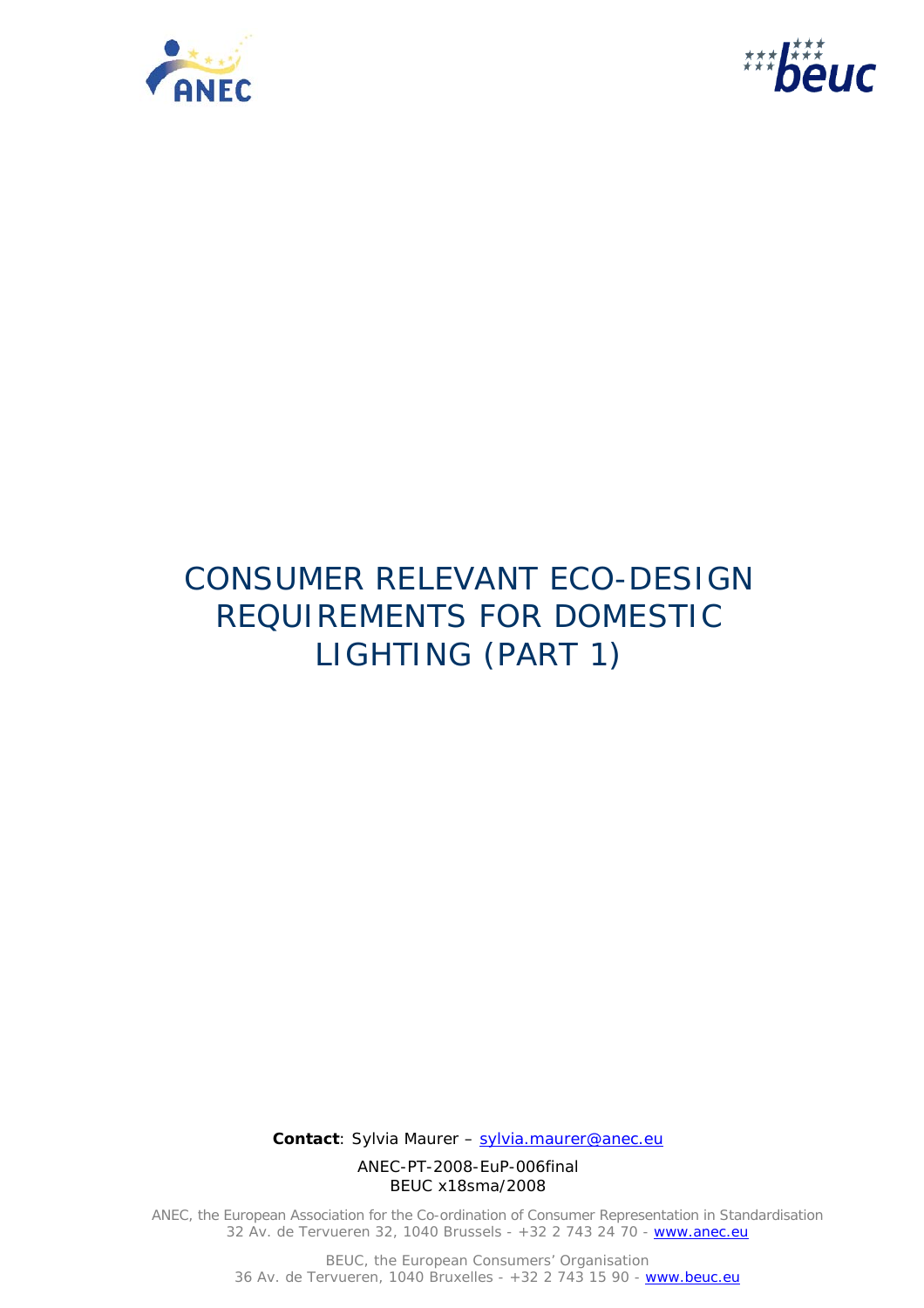



# **Summary**

In the context of the implementation of the Eco-design of Energy-using Products (EuP) Directive, the European Commission is proposing eco-design requirements for general lighting. Requirements for domestic lighting are of special interest for each consumer. The requirements are based on the findings of the relevant preparatory study on domestic lighting (Lot 19). This paper outlines the main consumer relevant issues related to the possible ecodesign requirements for domestic lighting and recommends improvement options. We give specific, technical recommendations to increase the energy efficiency and overall

performance of these products.

The Commission provides several options concerning the level of ambition of minimum lamp efficiency requirements and timing for discussion. Consumer organisations call for an implementation of the second proposed option combined with an ambitious timing in order to prevent possible negative side effects on consumers while ensuring high energy savings.

We give detailed recommendations as to what kind of information should be provided to consumers and how. Moreover we propose to introduce a free of charge recycling system for mercury containing lamps that would allow consumers to bring defective lamps back to the point of sale.

 **Contact**: Sylvia Maurer – sylvia.maurer@anec.eu

ANEC-PT-2008-EuP-006final BEUC x18sma/2008

ANEC, the European Association for the Co-ordination of Consumer Representation in Standardisation 32 Av. de Tervueren 32, 1040 Brussels - +32 2 743 24 70 - www.anec.eu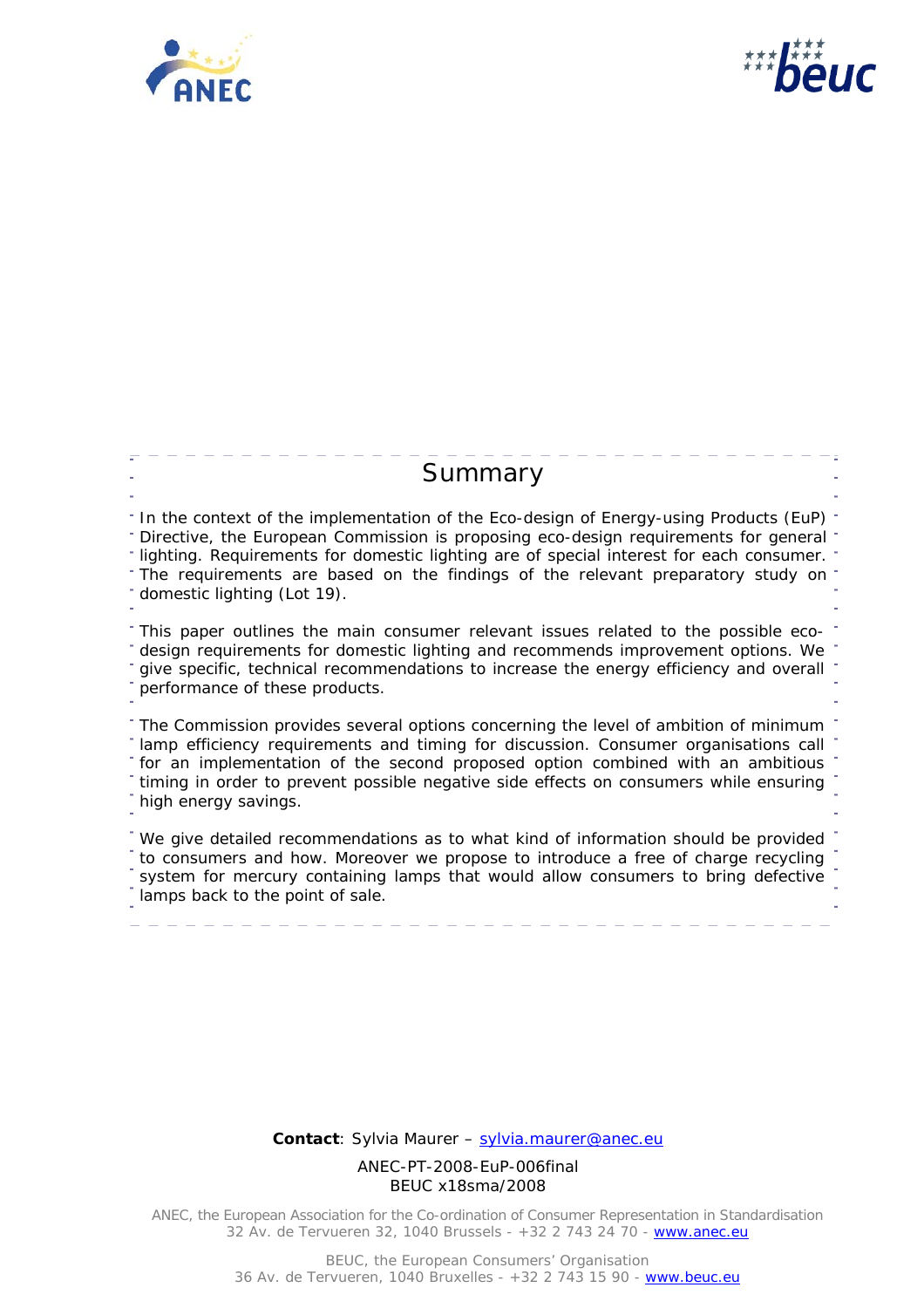



# **Introduction**

The European Commission has proposed to set minimum energy efficiency ecodesign requirements on domestic lighting. The measure would affect all lamps for general lighting placed on the EU market and would phase out incandescent light bulbs.

This paper outlines the main consumer relevant issues related to the possible ecodesign requirements for domestic lighting and recommends improvement options for these products.

The Commission provides several options concerning the level of ambition of minimum lamp efficiency requirements and timing for discussion. We discuss which option and timing seem most favourable from a consumer point of view.

We give detailed recommendations on which information on general lighting equipment should be given to consumers. Moreover, we propose to introduce a free of charge recycling system for mercury containing lamps that would allow consumers to bring defective lamps back to the point of sale.

# **I. Comments on the working document on possible ecodesign requirements for general lighting equipment (Annex 2)**

#### **1. Level of ambition of minimum lamp efficiency requirements**

The Commission's working document describes three different options for phasing out inefficient lamps. While the first option would provide for the highest energy saving potential, consumers would have more choice according to option 2. As option 2 would also achieve considerable energy savings (71 TWh per year for the EU-27), this option seems favourable. In contrast to this, the saving potential of option 3 is 50% lower than option 2 and therefore does not appear satisfactory.

Consumers will financially benefit from shifting from General Lighting Service Lamps (GLS; incandescent lamp) to Compact Fluorescent Lamps with integrated ballast (CFLI). The preparatory study<sup>1</sup> has clearly shown that CFLI are the most cost effective choice and that halogen lamps are less expensive than GLS in terms of Life Cycle Costs (LCC per Lumen per hour).

#### **2. Level of ambition in timing**

In the working document two possible levels of ambition in timing are presented for the implementation of the ecodesign requirements. The ambitious timing would implement the ecodesign measures within 5 years whereas the cautious timing would need 9 years for completion.

In order to achieve the overall energy efficiency goals set by EU, the ambitious timing has to be favoured. With the ambitious timing the annual energy savings are more than 50% higher each year and could be achieved four years earlier than with the

ł

<sup>&</sup>lt;sup>1</sup> See draft interim task 5 report, p. 36,37

ANEC, the European Association for the Co-ordination of Consumer Representation in Standardisation 32 Av. de Tervueren, 1040 Brussels - +32 2 743 24 70 - www.anec.eu 3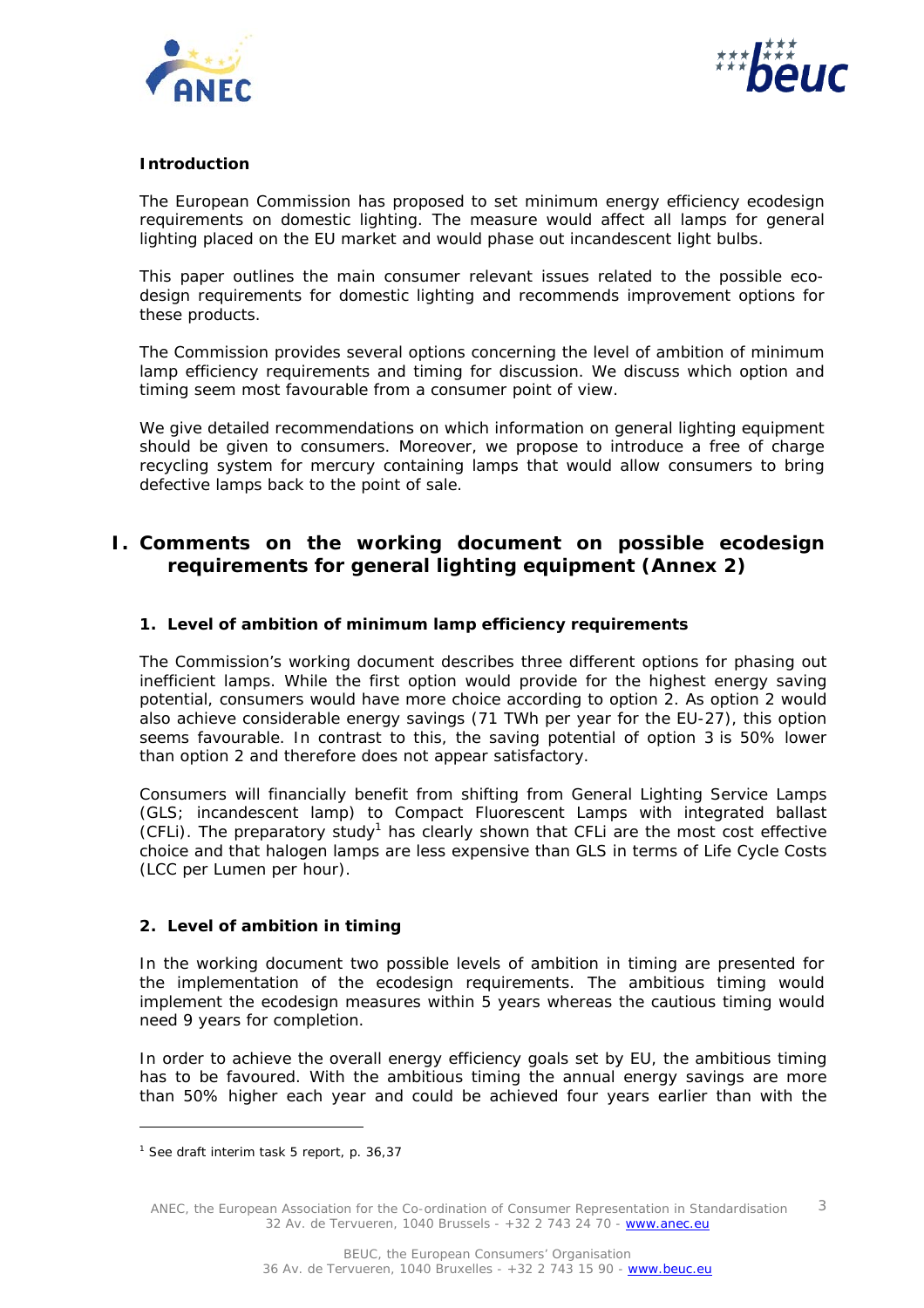



cautious timing in combination with option 3 for the energy efficiency requirements. With the cautious timing 60 Watt GLS would be phased out only in the fifth year whereas the ambitious timing would have achieved a complete phase out already after three years.

#### *Recommendation*

Option 2 leaves more choice to consumers as it leaves the possibility to use further existing luminaires which need bright point like light sources. At the same time this solution provides for considerable energy savings.

Consumer organisations therefore ask to implement option 2 combined with an ambitious timing in order to prevent possible negative side effects on consumers while ensuring high energy savings.

# **II. Comments on possible ecodesign requirements for general lighting equipment (Annex 3)**

#### **3. Recitals**

#### *Recommendation*

Point 2 of the recitals excludes all possible ecodesign requirements which are not listed to be significant. We ask to delete recital 2 from annex 3 as other significant aspects might come up in the future which should not be excluded at this point.

#### **4. Review of the measure**

#### *Recommendation*

In order to adapt the ecodesign requirements to future technology development the review routine "no later than five years" is welcomed and should be retained.

# **5. Technical specifications of lamps for general lighting**

#### 5.1. Definition for white light

We question why several propositions for the technical specifications of lamps for general lighting of the preparatory study have not been introduced in the possible ecodesign requirements. We ask the Commission to explain why the definition of white light was set more narrowly and to consider what the consequences will be for consumers.

#### 5.2. Light output to be set at 100 Lumen

The working document sets the threshold for lamps covered by the ecodesign requirements at 150 Lumen. In contrast, the preparatory study proposed a threshold of 100 Lumen.

ANEC, the European Association for the Co-ordination of Consumer Representation in Standardisation 32 Av. de Tervueren, 1040 Brussels - +32 2 743 24 70 - www.anec.eu 4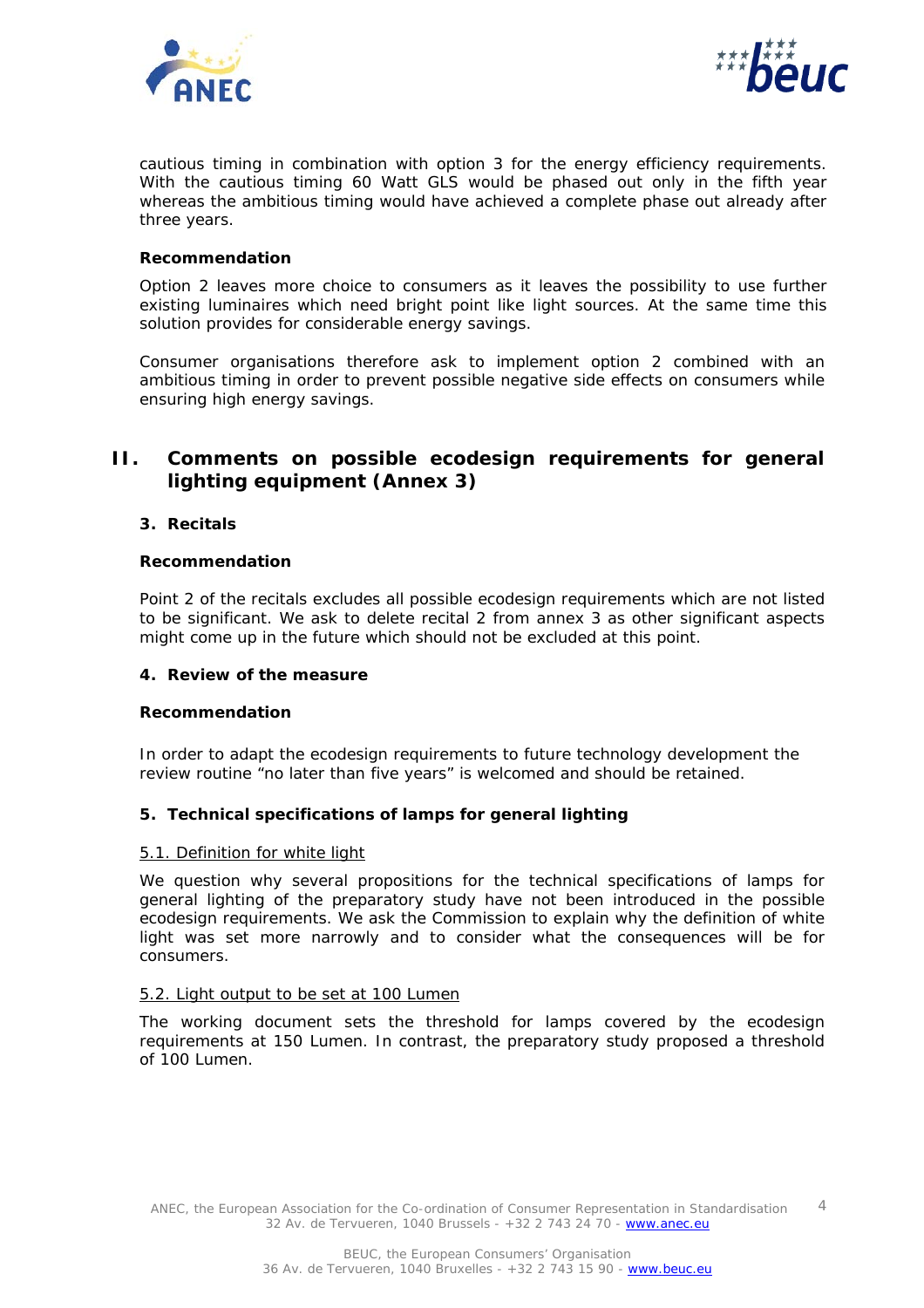



#### *Recommendation*

Although normal lamps for household use usually have a light output of 200 Lumen or more, we consider that the threshold should be set at 100 Lumen. This will ensure that luminaires that use several lamps with less than 150 Lumen are covered by the ecodesign requirements.

# 5.3. Definition of caps

The caps G13, G5, 2G11 and G23 were included in the preparatory study. These gaps are not mentioned in the possible ecodesign requirements.

#### *Recommendation*

We call for these caps to be introduced in the ecodesign requirements. Moreover, we have to ensure that possible loopholes will be avoided.

#### **6. Product information requirements**

Consumers have specific information needs when buying lamps for domestic lighting and need to be adequately and clearly informed about the relevant product parameters.

#### *Recommendations*

- o For an easy understanding by consumers, the different colour temperatures should be categorised in 3 groups: warm  $\left($  < 3.300 Kelvin), intermediate  $\left($ 3.300 – 5.300 Kelvin) and cool (>5.300 Kelvin).
- o In order to make the information on color rendering levels understandable for consumers it should be displayed as follows:
	- > Poor color rendering (-)
	- > Average color rendering (+)
	- $>$  Very good color rendering  $(++)$
- o The equivalent wattage with a GLS lamp should be given.

We do not support the use of the term "energy saving lamp", or similar, for lamps with an energy efficiency label B (stage 1) or B+ (stage 2) in case they have a very good colour rendering. Assumed option 2 will be adopted, no energy efficiency levels other than A and B would be allowed. Consequently all lamps could be provided with the term "energy saving lamp". As this would not give consumers useful additional information the term "energy saving lamp" (or any similar product related promotional statement about lamp efficacy) should only be provided if the lamp meets the requirements for the energy efficiency class A (and above). This would ensure that the consumer will not be confused and could make a choice that leads to actual energy savings.

It should not be left to the manufacturer to decide whether they provide relevant consumer information *on* or *with* the package, as it is stated currently in the Commission proposal. In the ecodesign requirements it has to be made clear which information has to be given on the package in order to ensure that the most important

ANEC, the European Association for the Co-ordination of Consumer Representation in Standardisation 32 Av. de Tervueren, 1040 Brussels - +32 2 743 24 70 - www.anec.eu 5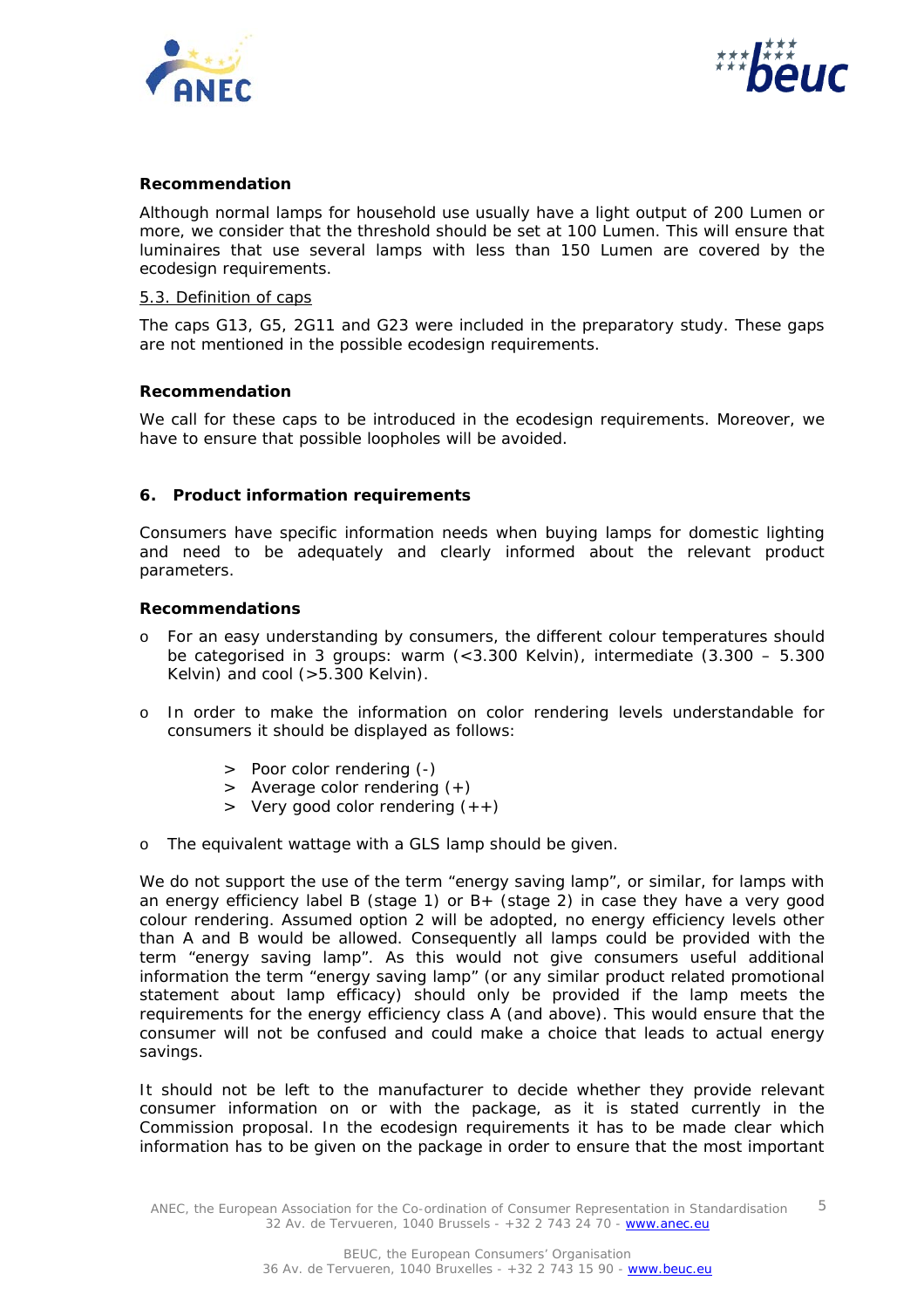



information is easily accessible and understandable for consumers. We therefore ask the Commission to include the following specification in the ecodesign requirements:

# **a) Information on the front side of the package:**

- o Lamp wattage [Watt]
- o Nominal Luminous flux [Lumen]
- o Colour temperature: warm (<3.300 Kelvin), intermediate (3.300 5.300 Kelvin), cool (>5.300 Kelvin)
- o Lamp life time [Hours]
- $\circ$  Energy efficiency class (according to the EU energy labelling scheme<sup>2</sup>)

#### **b) Information on the back side of the package:**

- o Warm up time up to 80% of the full light output [Seconds]
- o Lumen maintenance factor at the end of life [percent]
- o Colour rendering level
- o Warning if lamps cannot be dimmed on dimmers able to dim fluorescent lamps
- o If designed for optimal use in non-standard conditions (e.g. outdoor application)
- o Where and how to dispose of the lamp safely
- o Information that the lamp is taken back free of charge at the point of sale

# **c) Information on the back of or in the leaflet:**

- o Starting time [Seconds]
- o Power factor if less then 0,9
- o Mercury content [milligrammes]
- o If lamp contains mercury, how to clean up debris if lamp breaks
- o Information on the light distribution of the lamp (to be defined).

# **7. Performance requirements on lamps for general lighting**

We welcome that performance requirements are included in the ecodesign requirements. Currently consumers still get "cheap" CFLi with bad quality that often do not last for the life time indicated on the package.

#### *Recommendations*

We see a need to set additional performance requirements in order to ensure a good performance of lighting for consumers:

#### Lumen maintenance

ł

The requirements for Lumen maintenance should be stricter for stage 33. In stage 3 the Lumen maintenance for mercury containing lamps at 2.000 h should be 88 % and at 10.000 h should be at least 75 %. If the European Compact Fluorescent Lamp Quality Charter sets stricter limits in the future, these limits should be adopted in the implementing measure.

<sup>&</sup>lt;sup>2</sup> See Directive 98/11/EC. However this implementing Directive needs to be revised in order to improve consumer information. We support the A-G labelling scheme but we are convinced that  $A_{+}$  to  $A_{++}$  classes should not be kept. Instead the thresholds for A-G have to be dynamically adapted.

<sup>&</sup>lt;sup>3</sup> According to the working document the Commission proposes to introduce the requirements in a threestaged approach which will come into force successively. In each stage the requirements e.g. for lamp performance will be tightened.

ANEC, the European Association for the Co-ordination of Consumer Representation in Standardisation 32 Av. de Tervueren, 1040 Brussels - +32 2 743 24 70 - www.anec.eu 6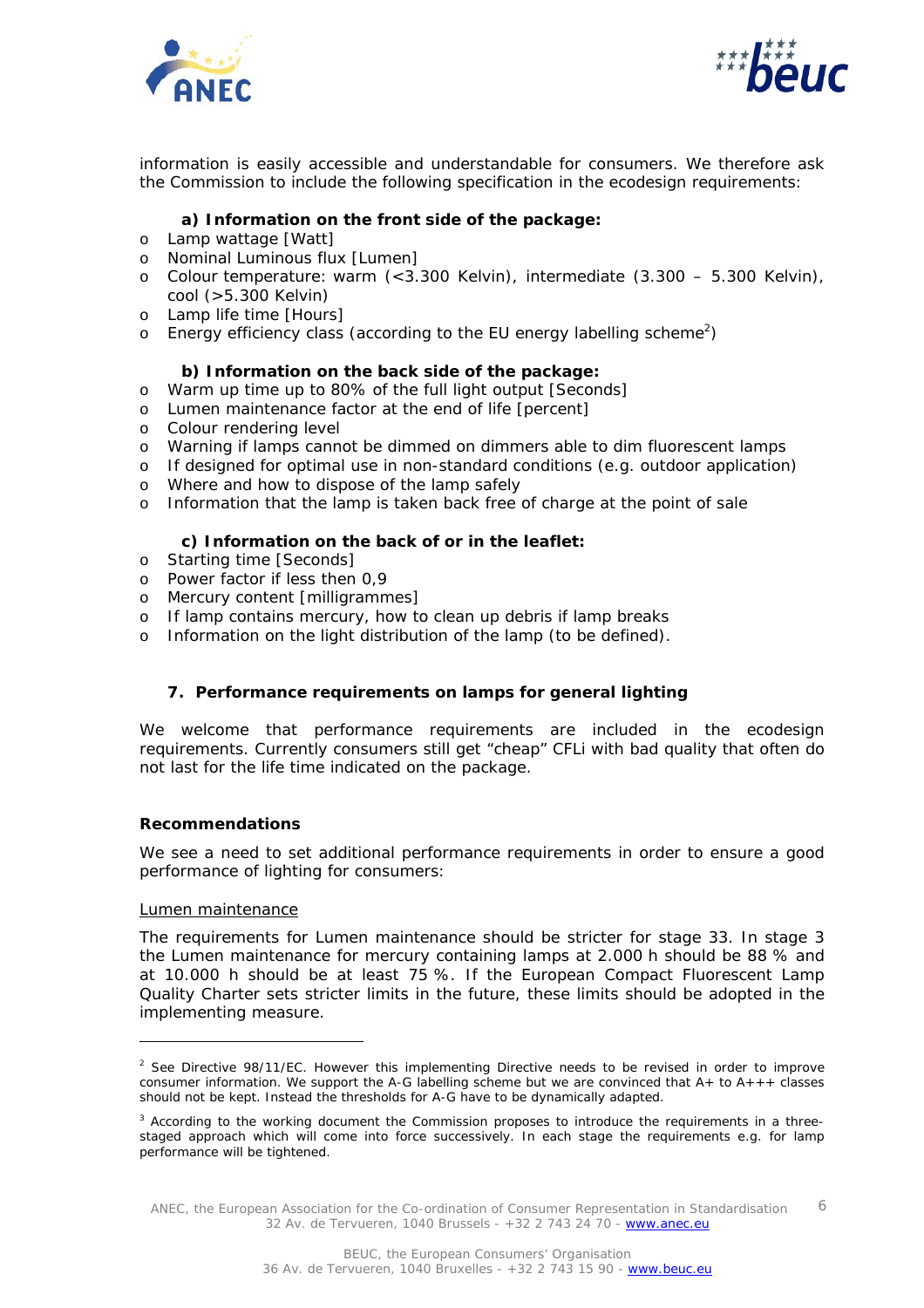



#### Short switching cycles

Experience from testing institutions<sup>4</sup> shows that the lifetime of CFLi is largely determined by their ability to withstand repeated ON-OFF switching cycles. Short ON-OFF switching cycles (e.g. 0,5 minutes on and 5,5 minutes off) are one main cause of lamp failure even though there are many lamps that reach 20.000 switching cycles (equal to 9 times switching on- and off per day). Testing institutions and consumer organisations<sup>5</sup> therefore use short cycles in their testing procedure. The testing procedure defined in the European lamp life test standard (EN 50285) is based on long switching cycles (e.g. for CFLi 2h45 on and 0,15h off). This standard therefore does not adequately take into account likely consumer behaviour.

In order to determine the ability of lamps to withstand repeated ON-OFF switching cycles, the testing procedure to determine the "number of switching cycles" has to be changed to short switching cycles, e.g. 0,5 minutes on and 5,5 minutes off. This performance requirement should be explicitly mentioned in the ecodesign requirements. A similar legal requirement for short on/off switch cycles was already defined for the award of the ecolabel in order to complement the EN standard.

#### Lamp warm up time

The warm up time of the lamp is an important factor for consumers using CFLi and should be as short as possible. In product tests the lamp warm up time is determined to 80% light output which seems to be more adequate to consumers expectancy than when determined by a warm up time to 60% light output. In recent tests on CFLi<sup>6</sup> none of the tested lamps needed 120 seconds until 80% of light output was reached. Most of them needed less than 60 seconds.

Against this background we ask for the ecodesign requirements for stage 3 to be strengthened. The lamp warm up time to 80 % light output should be used as the basis for the requirements. In stage 3 the lamp warm up time for mercury containing lamps ought to be no more than 60 seconds.

# **8. Requirements on luminaires for general lighting**

#### *Recommendation*

Luminaires usually have a long product lifetime and consumers should be able to get retrofitting lamps for a long time after the purchase of a new luminaire. Luminaires with sockets for which consumers cannot buy substitute lamps in the near future should therefore be phased-out as soon as the implementing measure comes into effect. This should be clearly mentioned in the measure.

# **9. Requirements on wall mounted lamp dimmers**

Currently only a limited number of special CFLi is dimmable and lamp dimmers for GLS usually do not fit with CFLi. As light dimming is an important means for consumers to create flexible lighting conditions and to save energy, we welcome the requirement

ł

ANEC, the European Association for the Co-ordination of Consumer Representation in Standardisation 32 Av. de Tervueren, 1040 Brussels - +32 2 743 24 70 - www.anec.eu 7

<sup>4</sup> E.g. S.A.F.E., Switzerland

<sup>&</sup>lt;sup>5</sup> E.g. Stiftung Warentest, S.A.F.E., Consumentenbond<br>6 by Stiftung Warentest Cermany (03/3008) and S.A.E.

by Stiftung Warentest Germany (03/2008) and S.A.F.E. Switzerland (10/2007)